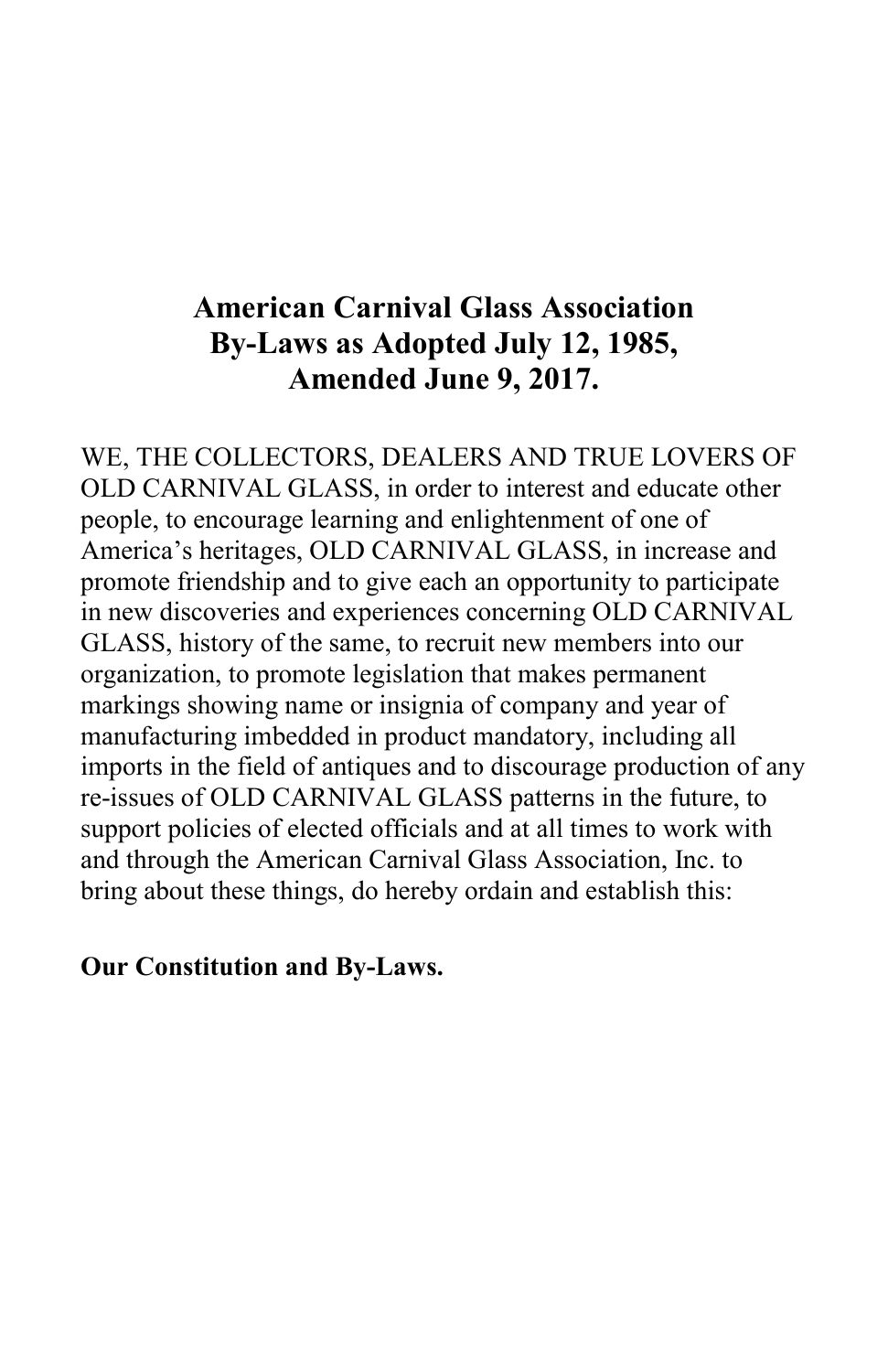# ARTICLE 1 – NAME OF ORGANIZATION

The name of the organization shall be THE AMERICAN CARNIVAL GLASS ASSOCIATION, INC., hereinafter referred to as the Association or ACGA.

# ARTICLE II – DEFINITION OF OLD CARNIVAL GLASS

The term CARNIVAL GLASS is defined as the colored, pressed or blown glass with iridescence fired on, produced in America between 1900 and 1925 and/or that glass later produced in America between 1925 and 1935, but under no circumstances, glass made later than 1940.

## ARTICLE III – EMBLEM

The emblem shall be a drawing or replica of a Tumbler of the well known "God and Home Water Set" at the center of the flowers the letters ACGA, INC. Feb. 1966.

## ARTICLE IV

The American Carnival Glass Association, Inc. shall be a nonprofit organization.

# ARTICLE V

An Annual Convention of the general membership shall be held, and such general convention shall be the supreme governing body of the Association. The meeting shall be held each year during the last two weeks of June at a time and place designated by the Executive Board. The Annual Convention shall be published in the Association's NEWSLETTER at least three (3) months in advance of the meeting.

## ARTICLE VI - MEMBERSHIP

Anyone interested in CARNIVAL GLASS shall be eligible to become a member of the Association. All persons who became members or applied for membership before March 1, 1966, shall be known as Charter Members and thereafter shall be assigned by the Secretary.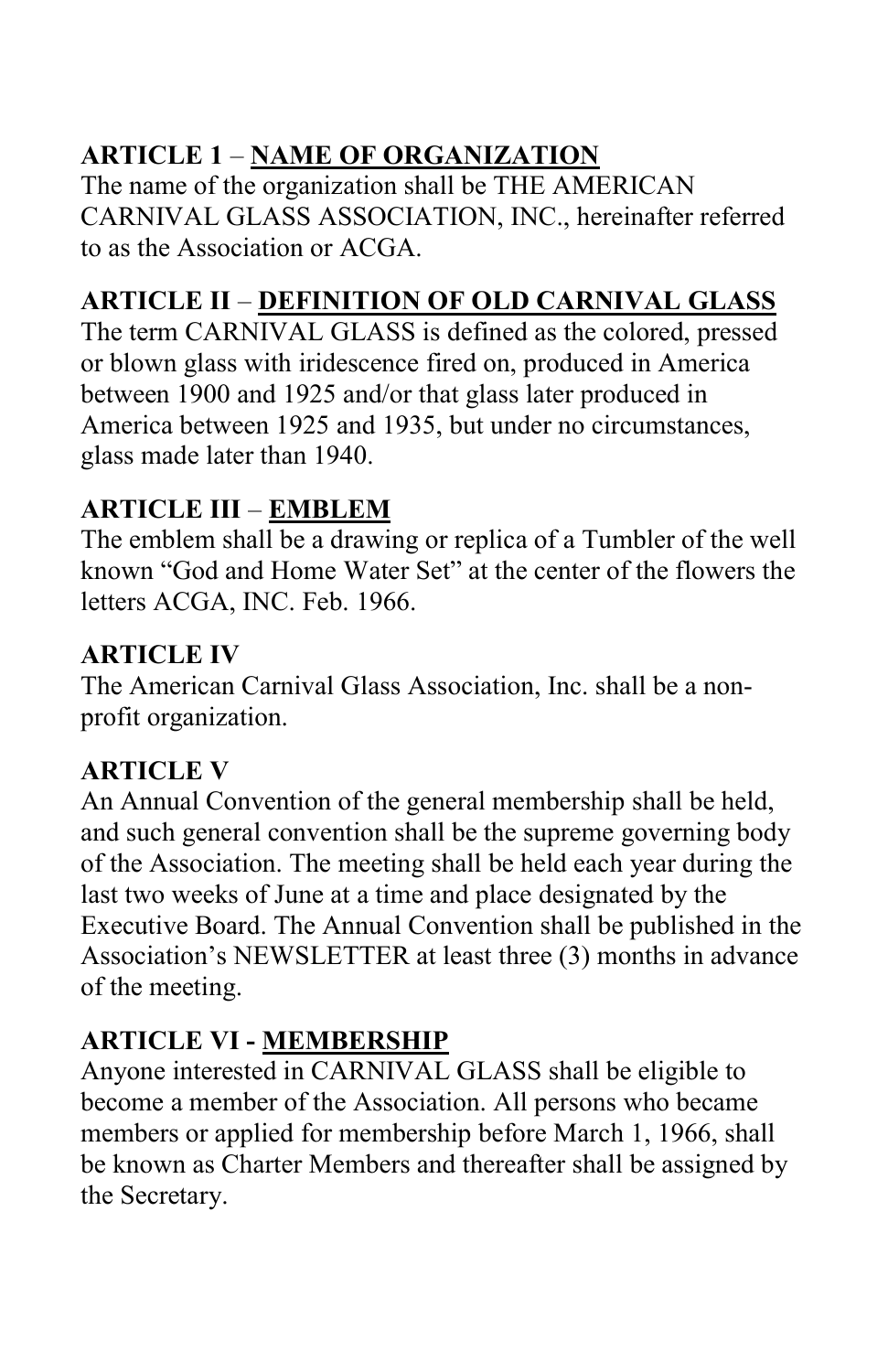SECTION A - Each member shall be furnished with a copy of the Constitution and By-Laws upon joining the organization and amendments to the Constitution enacted hereafter shall be published in the NEWSLETTER in the issue next following the Annual Convention.

## ARTICLE VII – DUES

Carnival Glass lovers may be admitted to The American Carnival Glass Association, Inc. upon written application for membership. The membership fee shall be determined by the board. The fiscal year is June 1st through May 31st, payable to the Treasurer in advance. No one under the age of 16 is entitled to vote during any election. Each household is entitled to receive any publication by the Association

**SECTION A** – When a member fails to pay his/her dues within a three (3) months' grace period he shall be considered a delinquent member and shall not be eligible to receive any publication of the Association or participate in the Annual meeting; a delinquent member shall be reinstated upon payment of current annual dues and shall be assigned a new number.

## ARTICLE VIII – ORGANIZATION

There shall be elected from the membership the following officers: President, Vice-President, Secretary, Treasurer and four Directors and, in addition, effective with the installation of officers for the term beginning in July or August 1974 the immediate past president shall serve as a member of the Board of Directors.

SECTION A – The elected officers and the NEWSLETTER EDITOR shall constitute an Executive Board who shall manage and conduct the affairs and business of the Association.

# ARTICLE IX – ELECTION –

The President, Vice-President, Secretary, Treasurer, and Directors shall be nominated and elected during the business meeting of the Association's Convention held annually. Nominations shall be presented by the Nominating Committee, in addition to which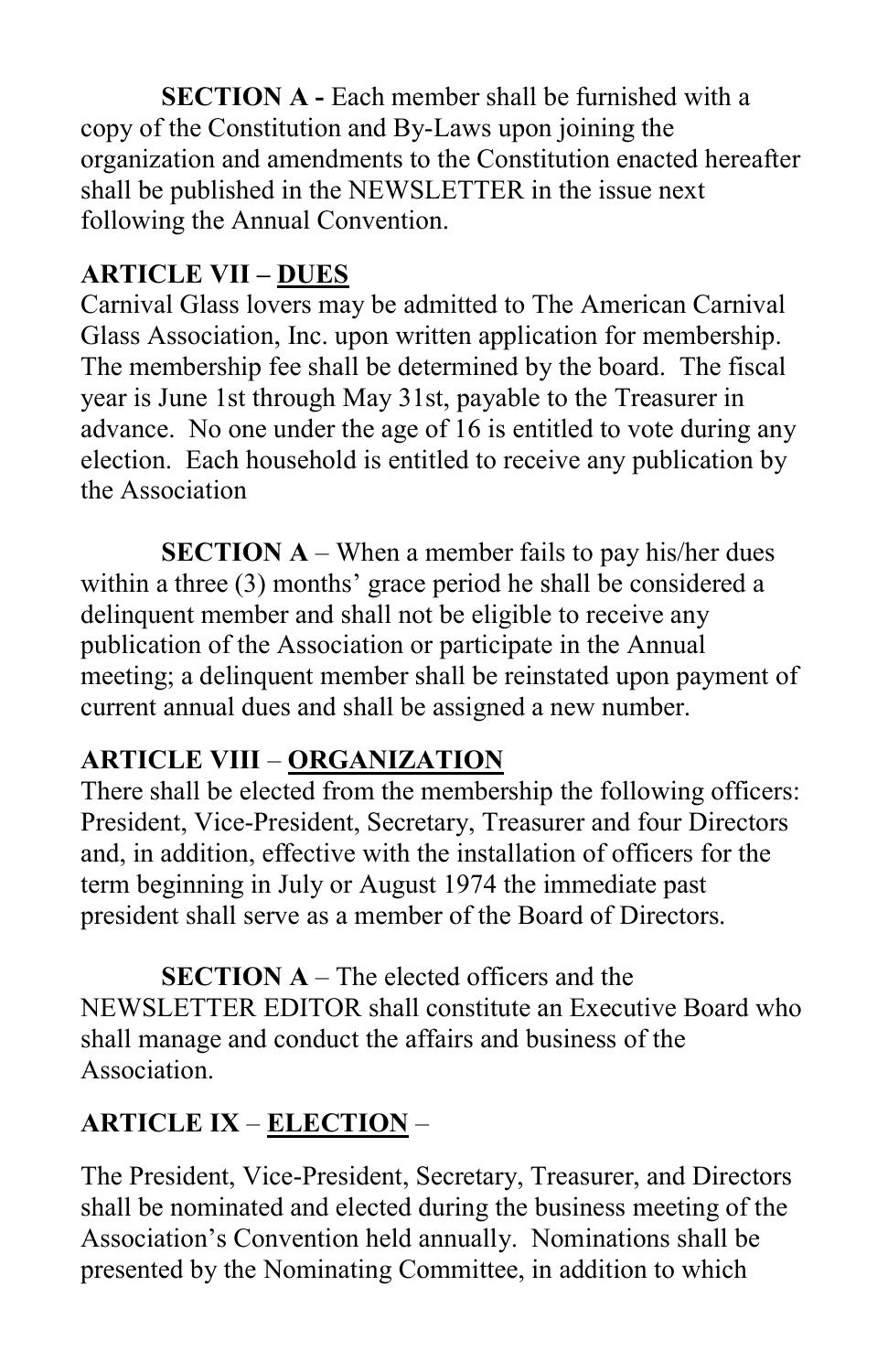nominations may be made from the floor of the meeting. Candidates must declare their willingness to serve if elected, in person if present, or in writing if absent. Election shall be by majority vote of the members present and voting at the Annual Business Meeting. In the event there are more than two candidates for any one vacancy and no candidate receives a majority on the first vote, there will be a run-off election between the two candidates receiving the most votes. A secret ballot shall be conducted upon motion duly made, seconded and carried.

**SECTION A** – A Nominating Committee shall be appointed by the President subject to the approval of the Executive Board, and whose duties shall be to seek out and interview prospective candidates for office. The names of the Nominating Committee shall be announced at the opening function during the Annual Convention.

SECTION B – A report of elections and all pertinent action taken during the Business Meeting of the Annual Convention shall be published in the next subsequent NEWSLETTER following the Annual Convention.

### ARTICLE X – DUTIES OF THE PRESIDENT

It shall be the duty of the President to carry out the intentions as set forth in the Preamble of this Constitution, to preside at all meetings of the Association, to preside at all meetings of the Association, to appoint necessary committees as permitted by this Constitution or By-Laws here or hereinafter adopted, subject to approval of the Executive Board. The President's duties shall be limited or expanded by directives of the Executive Board. Vacancies of offices of Vice-President, Secretary and Treasurer may be filled by the President subject to approval of the Executive Board, such vacancies must be filled from the ranks of the Executive Board. . In the event of a vacancy in the Board, the President shall appoint to fill vacancy, subject to approval of the Executive Board to serve until an election is held at the next Annual Meeting by the Association.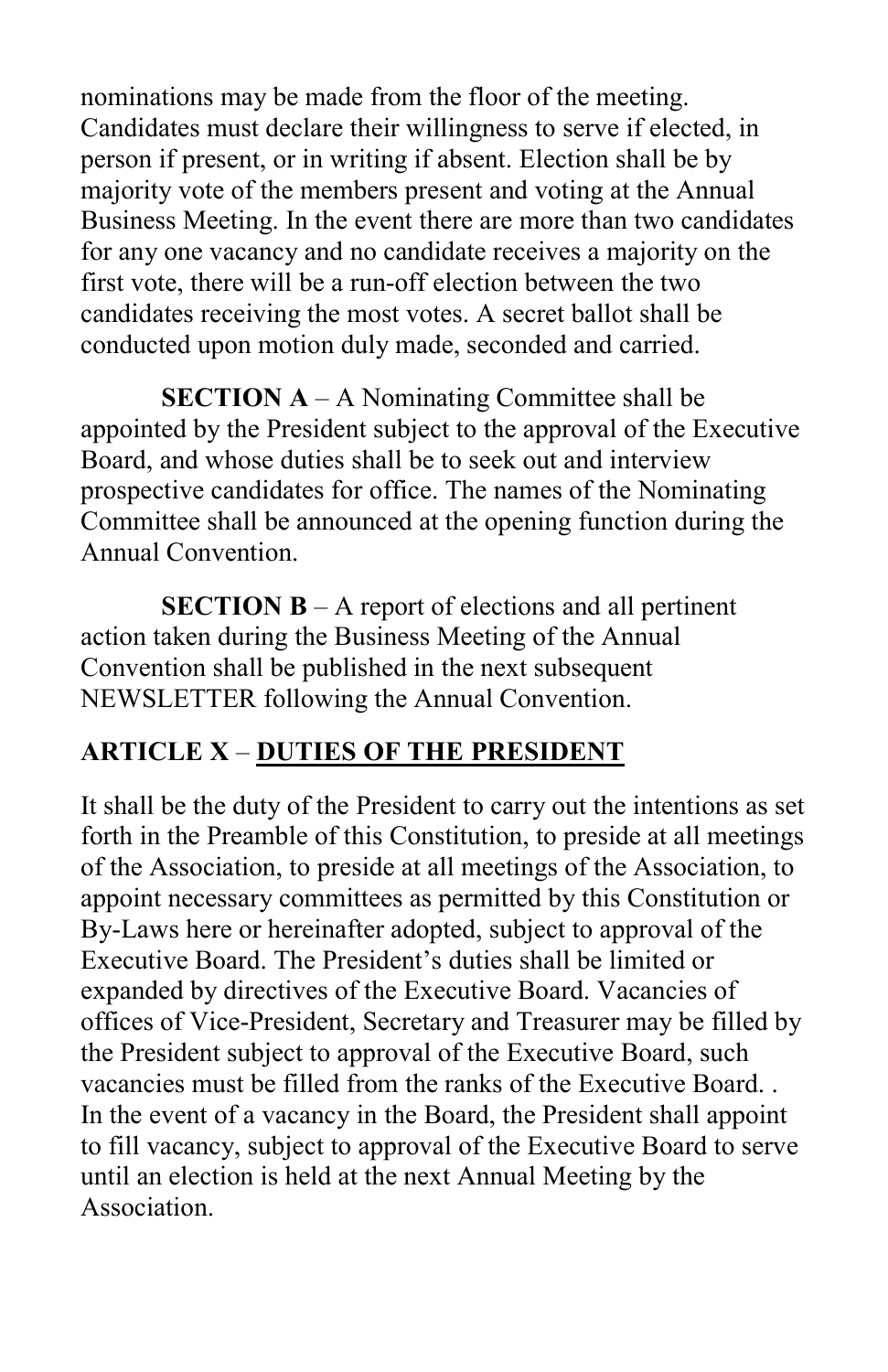SECTION A – The President shall appoint subject to approval of the Executive Board a competent Recording Secretary to record and prepare all proceedings during all Annual or Special Meetings of the Association.

SECTION B – The President shall appoint, subject to the approval of the Executive Board, a parliamentarian to advise Robert's Rules of Order during the Annual Business meeting of the Association.

SECTION C – The President shall report to the Executive Board at each meeting on all of his activities, including the places visited and a summary of the purpose and the results. This refers to his activities as President of the Association where expenses to the Association are involved.

SECTION D – The President shall call at least one meeting of the Executive Board immediately prior to the Annual Convention, but sufficiently in advance so that all pertinent business may be discussed and finalized. Special meetings of the Board may be called by the President and must be called by the Secretary upon written request of the majority of the Executive Board. Necessary expenses of the Board meetings shall be paid by the Association.

SECTION E – The President shall appoint an Editor of the NEWSLETTER subject to the approval of the Executive Board and shall supervise its publication at least quarterly and at other times as directed by the Board.

#### DUTIES OF THE VICE PRESIDENT

It shall be the duty of the Vice-President to act as President of the Association when the President is absent, or unable for any reason to carry out the duties or the office becomes vacant for any reason.

#### DUTIES OF THE SECRETARY

It shall be the duty of the secretary to maintain accurate records of the Association, conduct the correspondence of the Association, to keep accurate record of the membership, to keep records of the Association as a whole under the supervision of the President.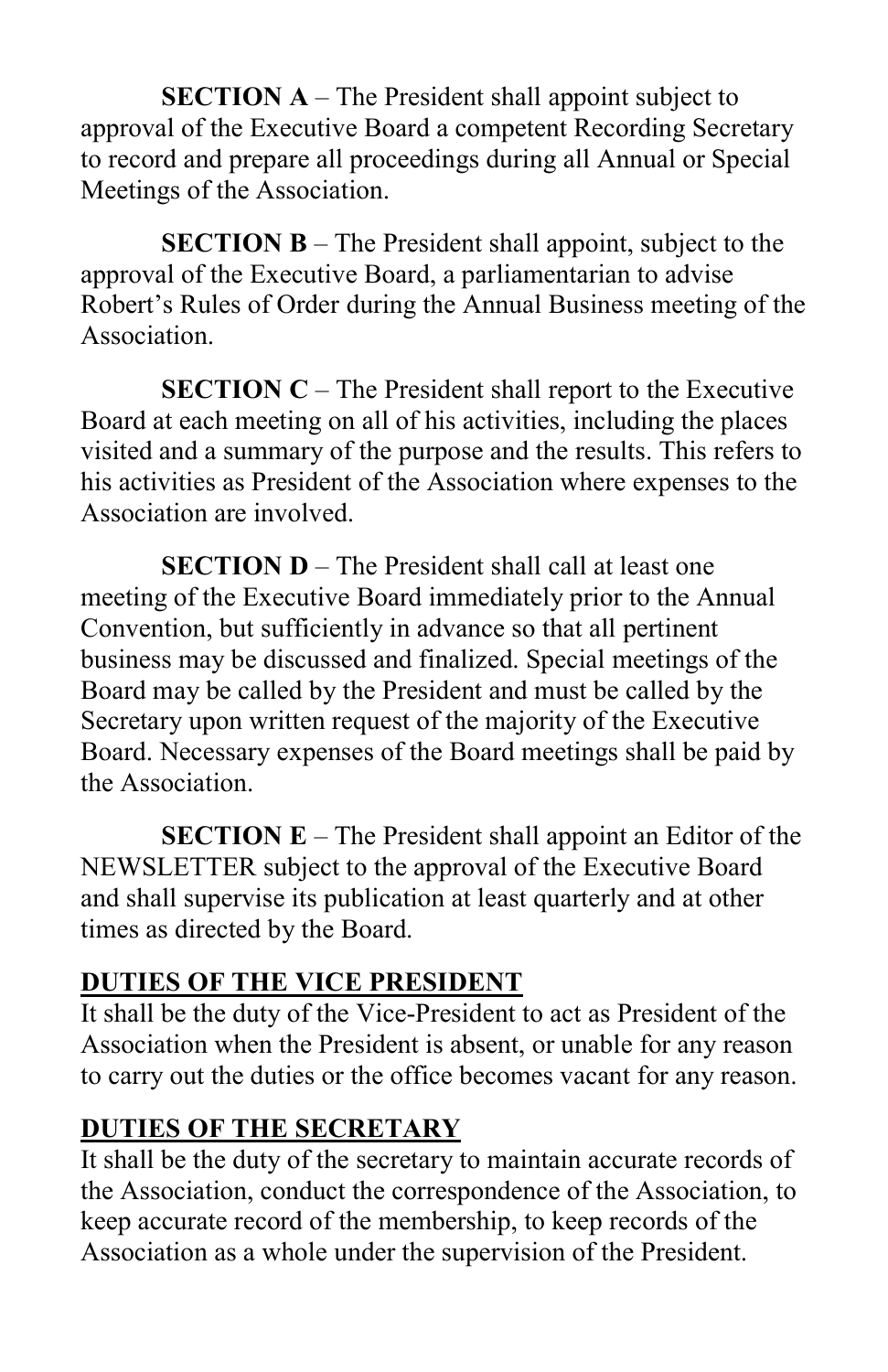SECTION A – The Secretary shall submit the books and records to the Annual Meeting of the Executive Board or such other times as directed by the Executive Board.

### DUTIES OF THE TREASURER

It shall be the duty of the Treasurer to take charge of and disburse all funds of the Association, the same to be spent only for and in behalf of the welfare of the Association. The Treasurer shall work with and seek the will of the President in all matters pertaining to the office of Treasurer.

SECTION A – The Treasurer shall submit his/her books and records to his/her books and records to the Annual Meeting of the Board or at such other times as directed by the Board, who shall select a Committee of three to examine all books, statements, cancelled checks and other data and report findings to the full Board and to the membership at large at the Annual Convention. The Annual Financial Statement shall be published in the next subsequent NEWSLETTER following the Annual Convention.

SECTION B – All financial officers of the Association shall be bonded sufficient to protect the assets of the Association at the expense of the Association. Funds shall be spent only to further the purposes of the Association as provided for in the Constitution and By-Laws as directed by the Executive Board.

### DUTIES OF THE EDITOR

It shall be the duty of the Editor to receive all news items and to prepare copy for printing.

### DUTIES OF THE DIRECTORS

It shall be the duty of the Executive Board to supervise the business of the Association as a whole and shall specifically provide for the general and editorial policies.

## ARTICLE XI – TERMS OF OFFICE

The terms of office of the President, Vice-President, Secretary and Treasurer shall be for two (2) years. The term of office for Directors shall be for two (2) years. The elections will be staggered; on even years the President, Treasure and 2 Directors,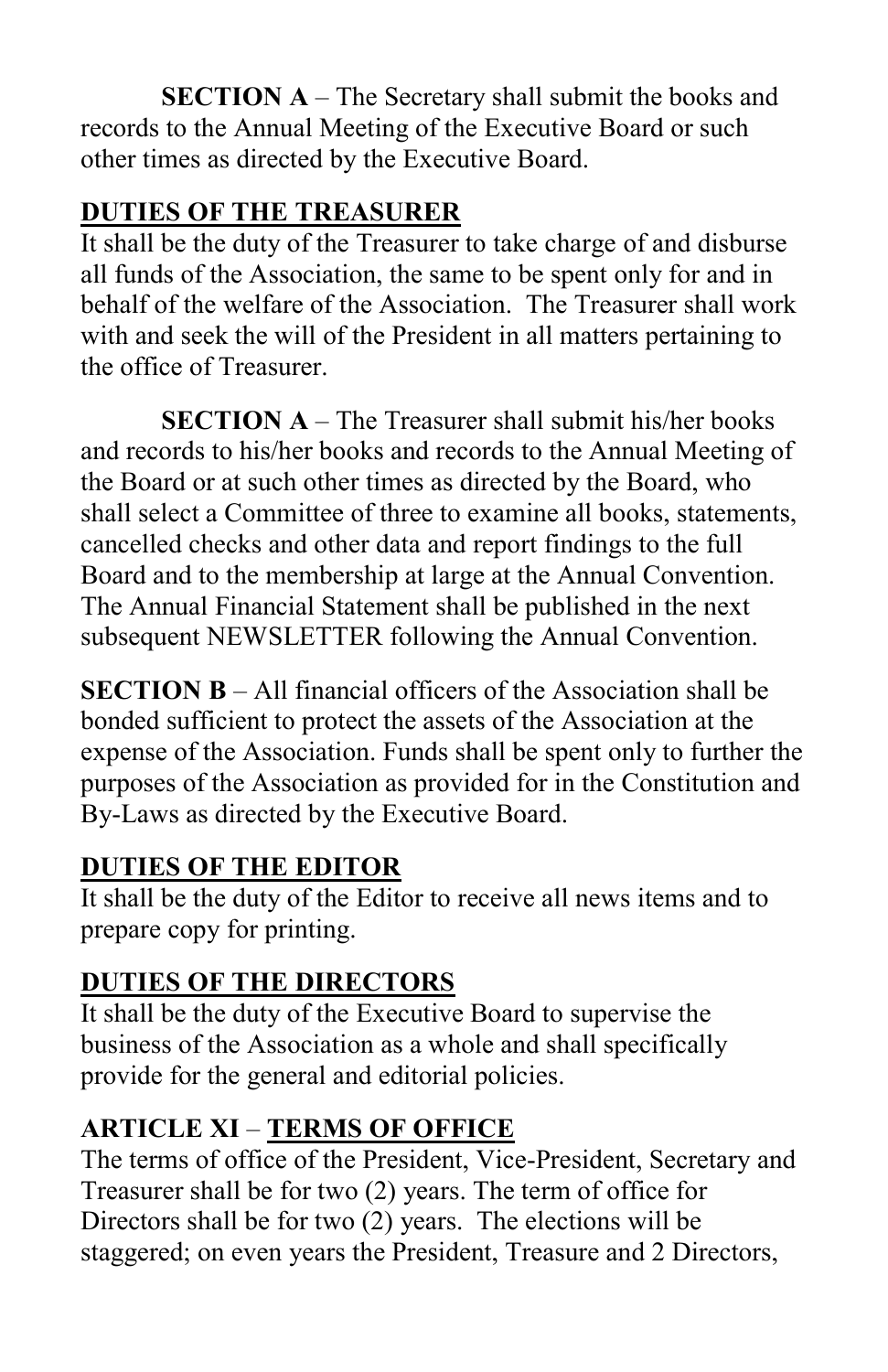and on odd years the Vice President, secretary and 2 Directors. Upon leaving office, all officers must turn over all books, papers, and other property to his successor as soon as possible.

# ARTICLE XII – CONFLICT OF INTEREST

No official of the Association shall have any substantial interest in, accept fees, salaries or gratuities from any company making new or reproducing of any type of iridized glass.

# ARTICLE XIII – REMOVAL FROM OFFICE

The Executive Board shall have the authority to remove from office any officer or director for violation of this Constitution and By-Laws or for conduct deemed by this Board detrimental to the Association. In such event written charges shall be presented, signed by two or more Directors at any meeting of the Executive Board and this Board shall render a decision on the matter during the course of such meeting.

# ARTICLE XV – AMENDMENTS

This Constitution and By-Laws may be amended by a majority vote of the membership present at any regular business meeting during the Association's Convention held annually and/or by majority vote of the Executive Board called to Special Session which then must be ratified by a majority vote of the membership present and voting during the next business of the Association's Annual Convention.